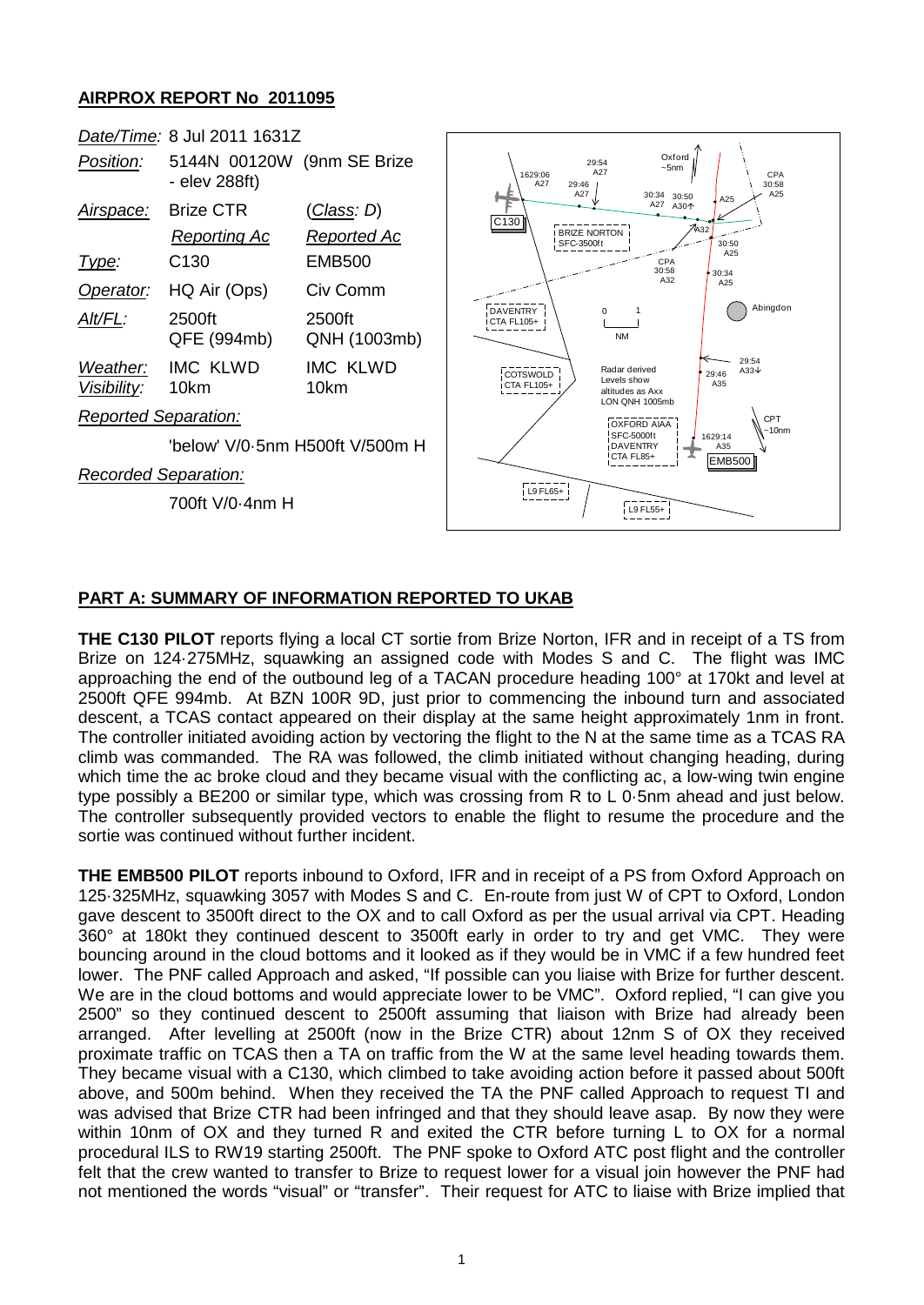they were aware of Brize airspace. From their perspective it would have been helpful to hear the words "Remain clear of Brize" when ATC gave the descent to 2500ft. Also, because London took them on heading W of CPT before clearing them direct to OX, the usual CPT-OX track did not apply and so did not keep them clear of the CTR. Approach assumed that they were routeing direct from CPT and therefore to the E of Brize.

**THE EMB500 COMPANY FLIGHT SAFETY OFFICER** reports the following investigation was carried out as a result of an ASR filed by the EMB500 crew and the subsequent MORs raised by Brize Norton ATC and Oxford ATC. The fact that the zone infringement occurred is not in doubt. The focus of this investigation is to establish the reasons why the infringement occurred and to present recommendations that may prevent a future reoccurrence.

Sources Available for the Investigation

The sources available for this investigation included:

- 1) the accounts of the crew involved from their initial ASR and subsequent discussions
- 2) the audio tapes held by Oxford ATC that recorded RT transmissions at the time of the incident as well as telephone calls between Oxford ATC and the Brize Norton controller and London Area Control.

The audio tapes and radar traces from Brize Norton were not available to the company to assist in the investigation.

Commander's experience: 2800 hours total flying time

298:35 hours flying Phenom 100 26:40 hours flying Phenom 100 in previous 28 days 11:15 mins rest prior to the day of the incident

First Officers experience: 320 hours total flying time

39:40 hours flying Phenom 100 24:45 hours flying Phenom 100 in previous 28 days 11:15 mins rest prior to the day of the incident

Weather at Oxford

At the time of the incident the promulgated weather report was:

Surface wind: 240/8-11 knots Visibility: 6 km Precipitation: RA SH Cloud: FEW 020 SCT026 BKN031 Temperature: +14/+12 QNH: 1003

History of the flight

The crew reported in Berlin at 0520z for a 3-sector day. Maximum FDP for the day was 11:30 and the planned FDP was 10:05. The crew had a rest period prior to the day of flying of 11:15 (15min more than the minimum required rest).

The first flight of the day from Berlin to Oxford was uneventful but was delayed by 25min in Berlin. The ac arrived in Oxford at 0900z.

The ac's departure from Oxford was delayed by 20min due an ATC slot restriction and the ac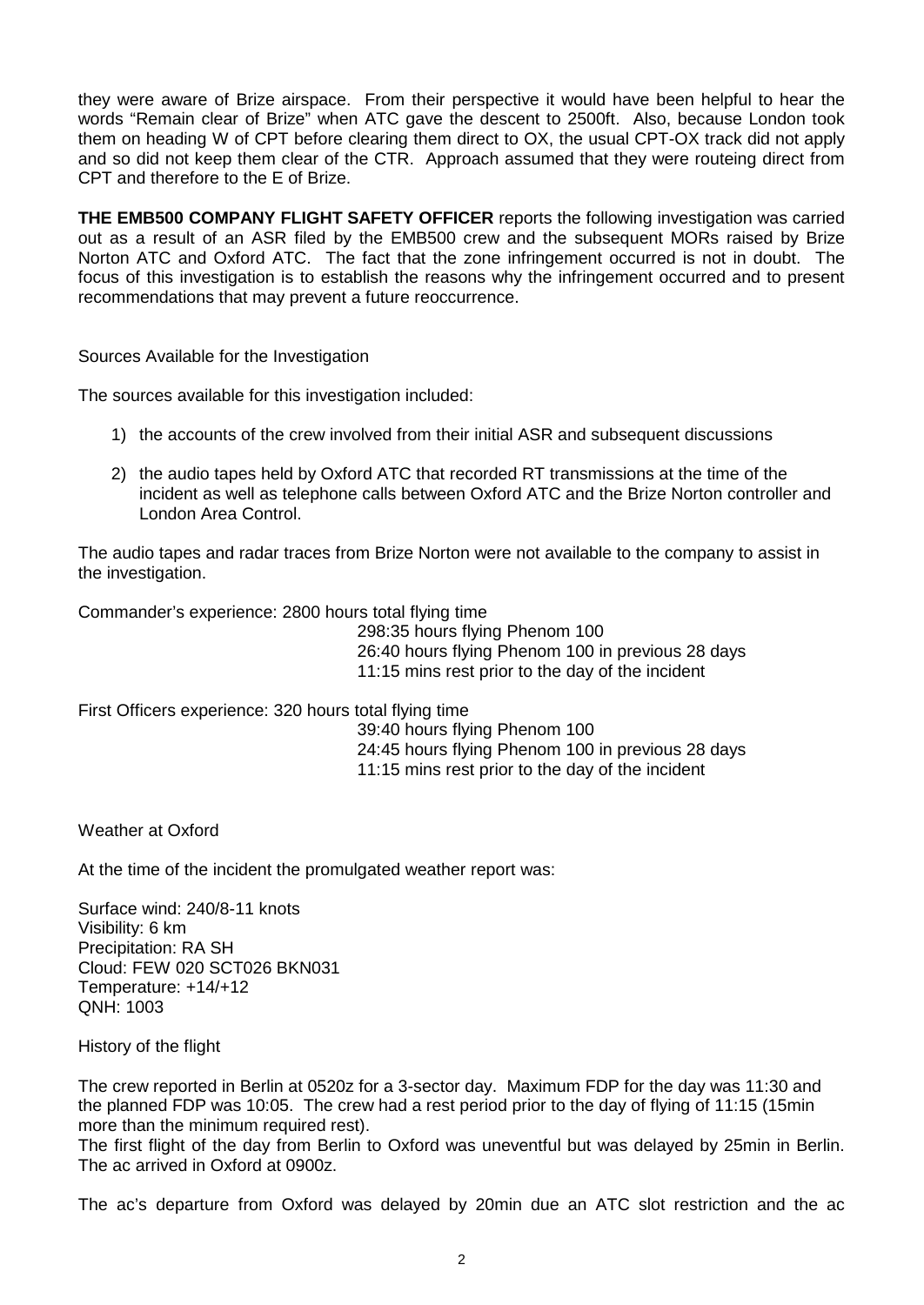departed Oxford at 1120z for a passenger-carrying sector to Zurich. On take-off from Oxford the ac suffered a bird strike shortly after rotation (ASR 080 refers). No problems were encountered with the ac following the birdstrike and the remainder of the flight to Zurich was uneventful.

On engine start for the return flight to Oxford there was an abnormal start event (ASR 081 refers). The subsequent start was uneventful. The abnormal start and subsequent conversation with the Continuing Airworthiness Manager plus a further ATC slot restriction contributed to a delay to the departure from Zurich of around 45min.

The handling pilot for the empty return sector was the First Officer who was undergoing Line Flying under Supervision and was undertaking her 30th sector. The minimum number of sectors of Line Flying under Supervision to be undertaken by a crew member with her experience is 40 prior to line check. This is not felt relevant to the incident.

The ac routed broadly in accordance with the flight plan route until entering UK airspace where the crew received the normal combination of vectors and "own navigation" instructions consistent with a normal arrival towards Oxford.

On reaching the area to the E of the CPT VOR the crew received vectors from London Control that took them past CPT VOR (heading 280° at FL80) to the W before being asked to route to Oxford with a descent to altitude 3500ft amsl.

At this stage the arrival was normal with the expectation of routing to the OX NDB and then outbound for the ILS RW19 procedure at Oxford. The incident occurred during the phase following the initial descent to 3500ft amsl.

Before describing the events surrounding the incident it is necessary to understand the airspace restrictions around Oxford and the normal arrival routes to the airfield.

#### Airspace issues around Oxford

Oxford Airport has an ATZ with radius 2nm centred on the longest runway (01/19). The vertical limit of the ATZ is from the surface to 2000ft aal. The airspace above the ATZ is Class G.

To the SW of the Oxford ATZ lies the Brize Norton CTR with vertical extent from surface to 3500ft amsl (Class D airspace). The area of the Brize Norton CTR that affects operations into and out of Oxford is the stub to the E of Brize Norton aerodrome. This stub lies across the instrument approach to RW01.

To the NE of Oxford are the paradropping areas of Hinton-in-the-Hedges (GND to 2500ft) and Weston-on-the Green (GND to 3300ft). The boundary of the latter area almost touches the Oxford ATZ. To the S and SE lie the paradropping areas of Abingdon and Chalgrove as well as numerous gliding sites.

IFR routes from the S route via L9 at CPT (MEA FL55) and from the N via A34 (MEA FL110) and N859 (MEA FL90).

To the SE of Oxford and on tracks between the CPT VOR and Oxford Airport lies the Benson CTR, the location of which creates funnels between Benson and Abingdon and between Benson and P106.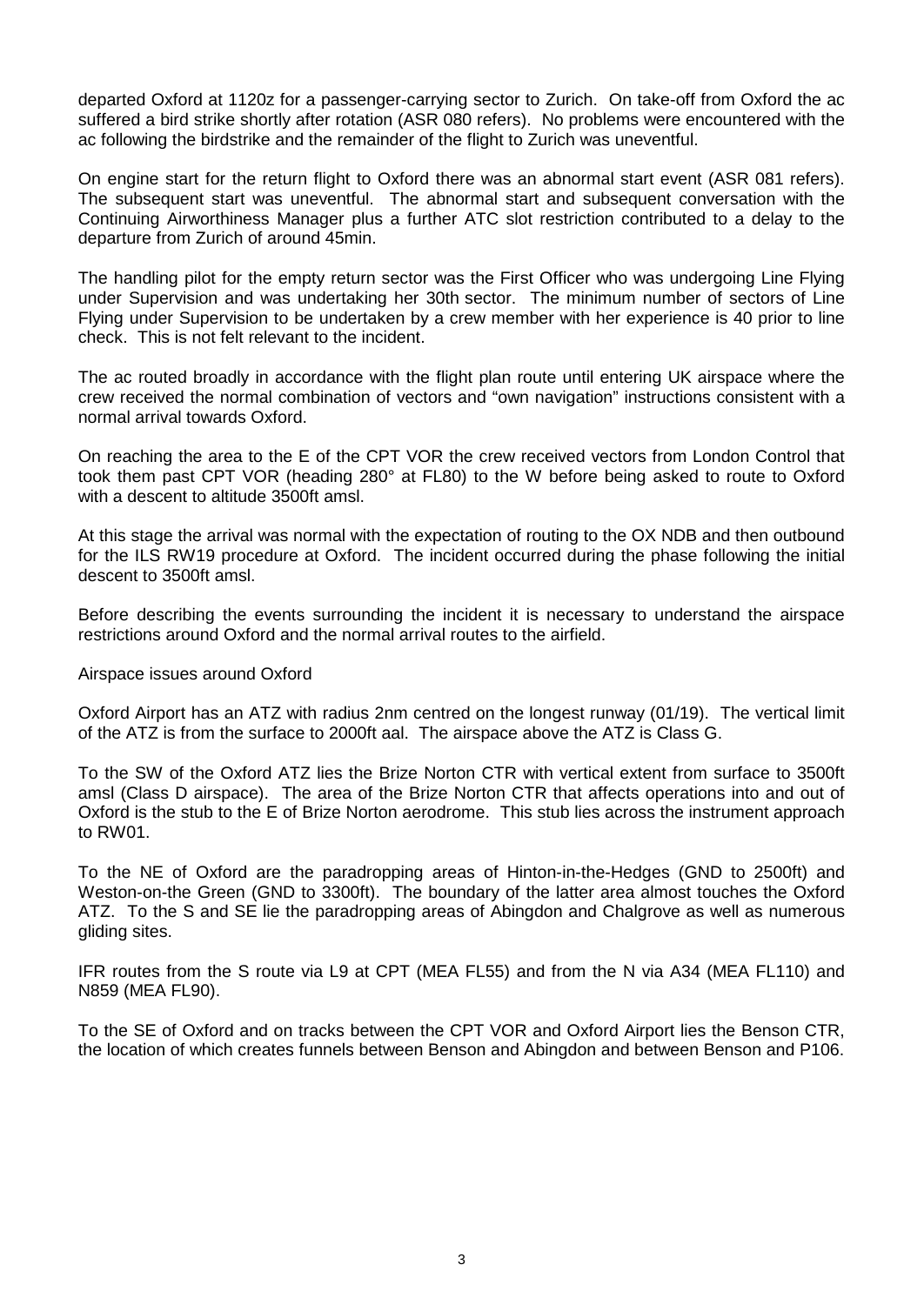

The usual arrivals from the S route via CPT followed by a direct track to the OX NDB. The timing of the turn is determined by release from London Control and may be delayed until the ac is W of CPT or may be prior to the ac reaching CPT. It is seldom at CPT as ac are frequently under radar vectors at this point due to the separation requirements for the Heathrow departures via CPT.

The timing of the release is important to this investigation since the direct track from the CPT VOR to the OX NDB ensures that the ac remains clear to the E of the Brize Norton CTR. If the turn towards the OX NDB is delayed to any degree and the ac passes the CPT VOR to the W then the direct track towards the OX NDB will overfly the Brize Norton CTR and any descent below 3500ft amsl on track to the OX NDB will require a clearance to enter the Brize Norton CTR.

Arrivals from the S for RW01 will require liaison with Brize to enter the CTR whilst positioning for the NDB approach to RW01. Arrivals from the S for RW19 do not normally require a clearance to enter the Brize CTR as ac will normally not descend below 3500ft amsl on track to the OX NDB.

# The Incident

The flight in question was planned to route from the CPT VOR to the OX NDB. The vectors from London Control took the ac to the W of CPT prior to being released to fly direct to the OX NDB. As such this track would take the ac over the Brize Norton CTR and the ac was cleared by London to descent altitude 3500ft amsl.

Company crews are well acquainted with the location and vertical extent of the Brize Norton CTR and it was clear to the crew that the track towards the OX NDB would take them over the CTR at 3500ft amsl.

In the initial RT call made by the Commander to Oxford ATC his position was stated as 18nm to the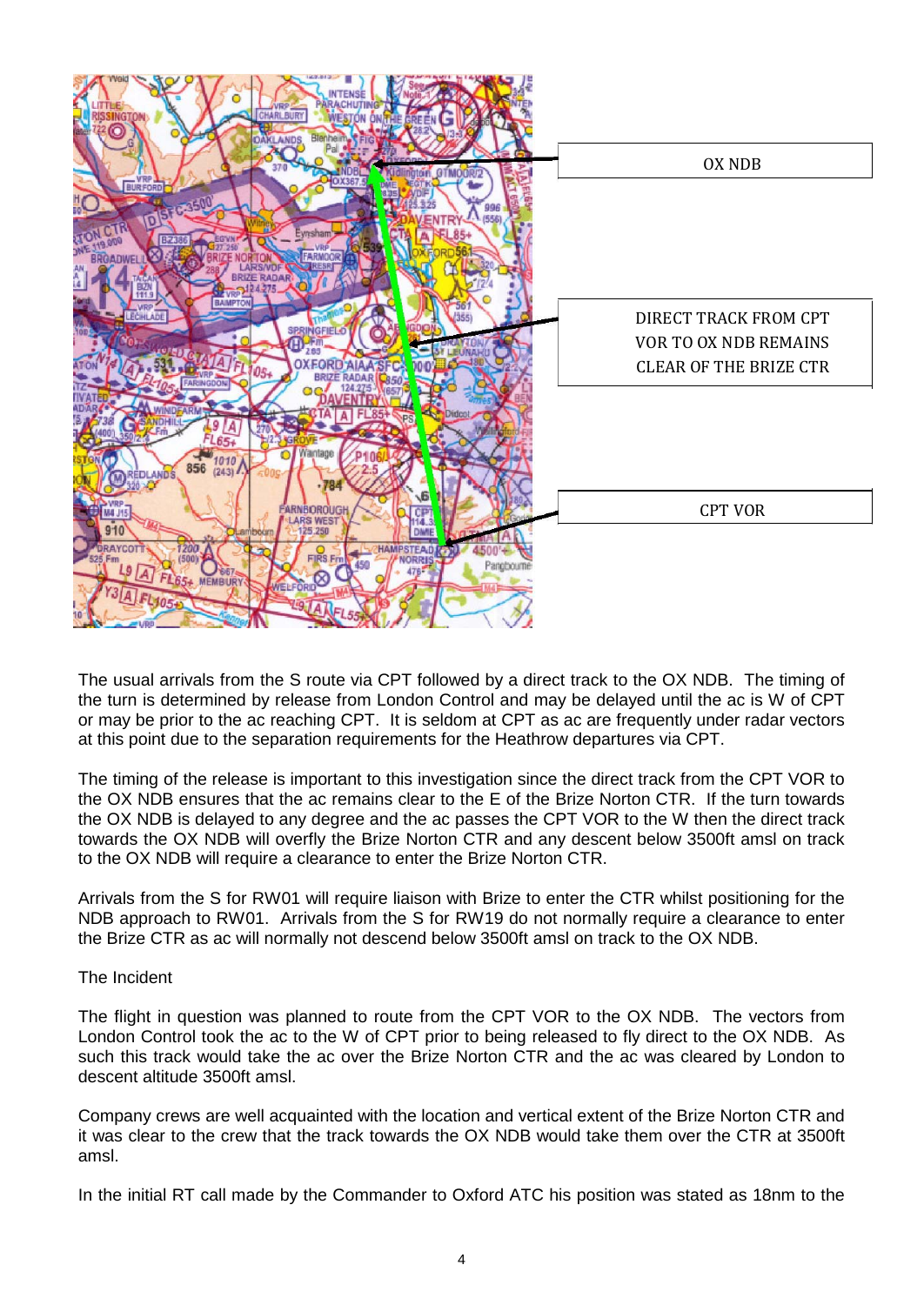S of Oxford Airport. It is clear from the ASR that he was aware of his position to the W of CPT prior to the turn to the OX NDB and a bearing of 180°M would place the ac to the W of CPT. However, it is accepted that a bearing of 172°M from the OX NDB would place the ac on a direct track from the CPT VOR and that a reference to "south of the airport" could be interpreted either way by the controller at Oxford.

Oxford Airport does have a VDF capability and the reporter understands that a VDF bearing was recorded at the time of the first transmission by the EMB500 flight.

On reaching the cleared altitude the crew found themselves in the lower level of cloud and in turbulent air. It was perceived that a further descent would take them clear of the cloud and afford them greater visibility in VMC. From the tapes it is clear that the Commander requested that Oxford ATC liaise with Brize to allow further descent below the cleared altitude. Once again this confirms that the crew were aware that they were above the Brize CTR and that any lower altitudes would require a clearance into the zone.

Oxford ATC acknowledged the request and stated that the lowest altitude they could offer would be 2500ft amsl (MSA). This was followed by a clearance to descend to altitude 2500ft amsl. Crucially this was NOT followed by an instruction to remain clear of CAS.

The ac descended in accordance with the new clearance. The Commander contacted Oxford ATC when he became aware of a TCAS contact at approximately the same level to the W. This exchange with Oxford ATC was interrupted by a telephone call to Oxford ATC from Brize advising them that the EMB500 had infringed the Brize zone and that a departing ac (believed to be a Hercules) had taken avoiding action. Oxford ATC was advised to instruct the EMB500 flight to leave CAS immediately and this was passed to the crew.

On receiving the RT call from Oxford ATC advising them of the infringement the Commander queried the initial descent clearance prior to instigating a 30° R turn. Due to the proximity of the ac to the edge of the Brize zone, and the short distance required to exit the zone, this was shortly followed by a L turn back towards the OX NDB. The Brize controller perceived this as being no attempt to leave the zone but this is challenged by the crew. The radar traces will provide further evidence but for a short turn to the R followed by a turn to the L the interval between radar images may mean that the turns were not visible to the approach controller.

The ac continued to the OX NDB and landed without further incident.

# Investigation

The crew filed an ASR immediately after the arrival at Oxford. The Commander also spoke to Oxford ATC.

The information from the crew (via the ASR) was supplemented by information from conversations with the crew. Oxford ATC also made the tapes available for the RT exchanges between the EMB500 flight and Oxford ATC, and also for the telephone conversations between Oxford ATC and London Area Control and with the Brize Norton controller.

The information extracted from the taped conversations was consistent with the events in the ASR except that the Brize controller claimed that the crew made no attempt to exit the Brize zone. This is addressed in the section above.

It is clear that the crew were aware of their proximity to the Brize Norton CTR, both vertically and laterally, and requested that Oxford liaise with Brize Norton for the required descent. It also appears the Oxford controller was not completely aware of the position of the EMB500 and mistakenly assumed it to be clear to the E of the Brize CTR. This position would have been consistent with a direct route from the CPT VOR to the OX NDB. However, the EMB500 had been vectored to the W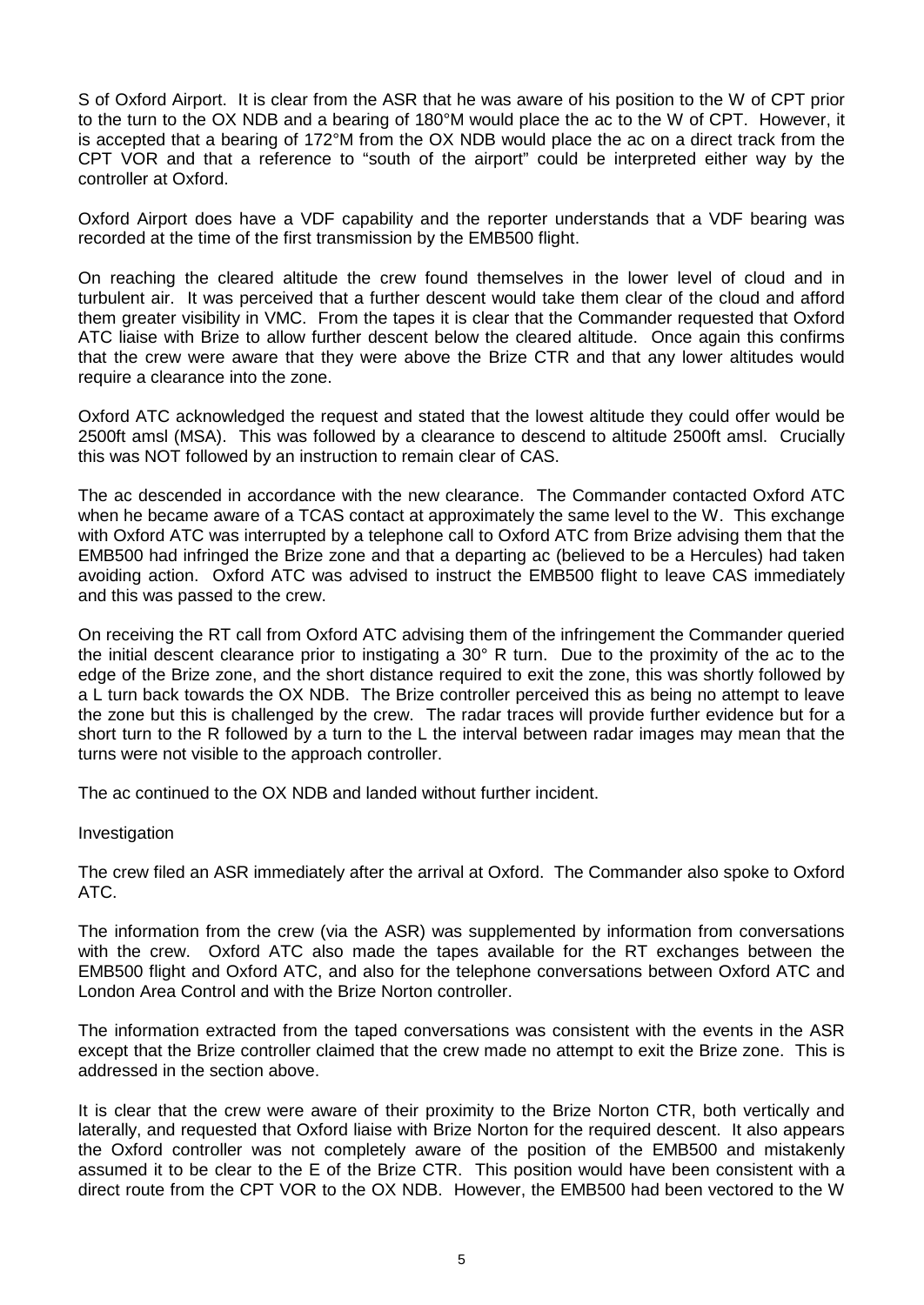of CPT and the revised track took the ac over the stub of the Brize CTR.

Oxford ATC is able to use VDF to establish the direction from which traffic is approaching Oxford. It is not clear why the use of VDF did not show that the track of the EMB500 presented a potential issue with respect to the Brize zone. The EMB500 flight transmitted at least 4 times prior to the zone infringement.

The EMB500 (Phenom) fleet are equipped with integrated electronic navigation systems. The MFD display (example shown below) available to the crew shows very clearly the location of the Brize Norton CTR and this display was in use by the crew at the time of the incident. It supports the position that the crew were completely aware of their position with respect to the zone. It may also explain why the turn to the R to exit the zone was not noted by the Brize controller as the crew would see exactly when they had turned sufficiently to exit the zone prior to resuming their track to the OX NDB.



The above display is in an expanded view. When operating closer to Oxford the depiction is scalable and the proximity of any CAS is very clear.

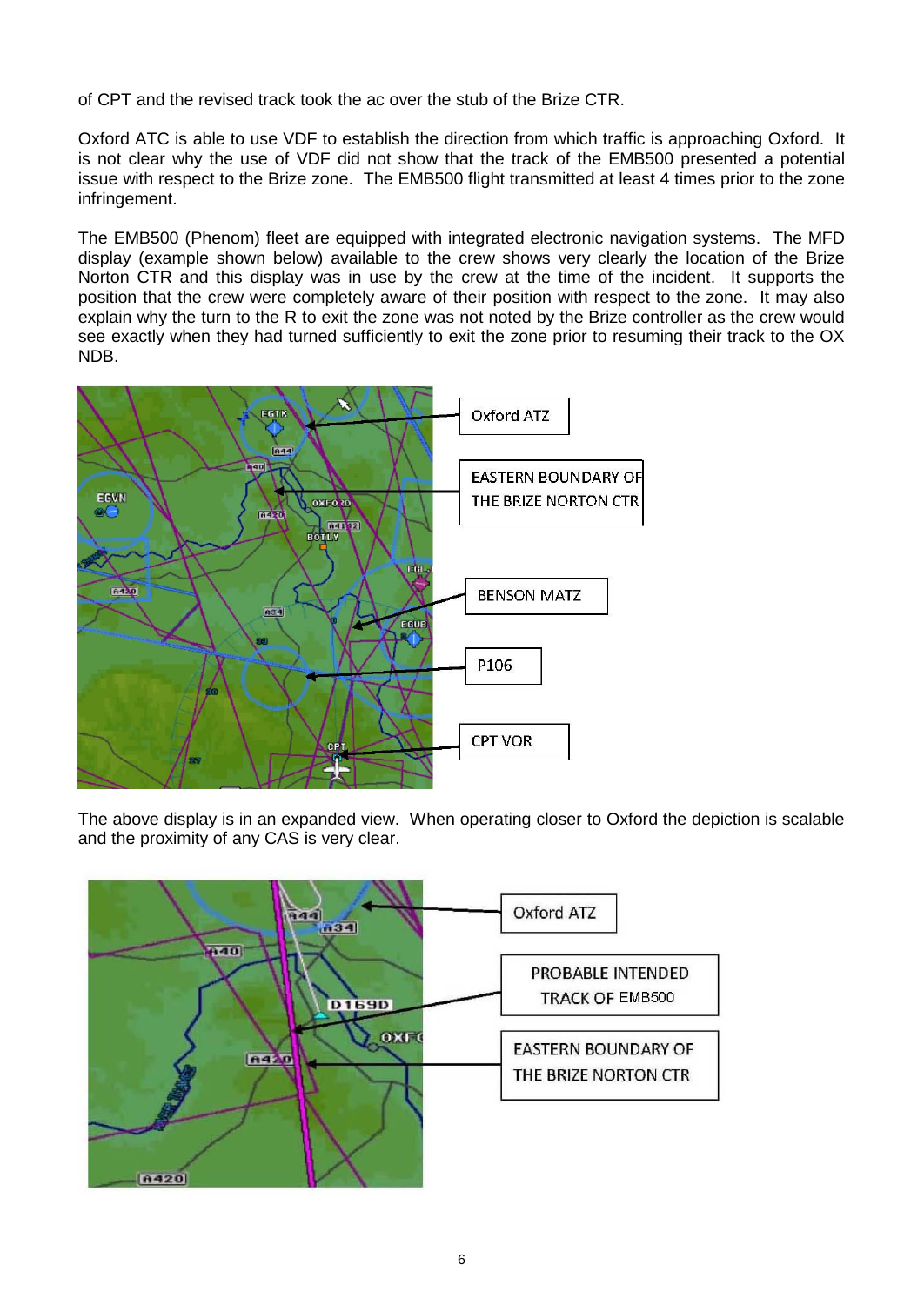When issued with the requested descent clearance the crew assumed that liaison with Brize had taken place. Had the descent clearance been followed by an instruction to remain clear of the Brize zone then the crew would have adjusted their track by heading to the E of the present track until clear of the zone and then descended to the new cleared level.

Causal factors

### Primary causal factors

- 1) There appears to have been uncertainty from the perspective of the Oxford controller as to the position of the EMB500 with respect to the Brize Norton CTR. An assumption was made that the ac was on a direct track between CPT VOR and the OX NDB, a track that would have kept the ac clear of the Brize zone. This was not the case as the delayed release from London had resulted in the ac being to the W the direct track between CPT and OX NDB. This lead to a descent clearance being issued without an instruction to remain clear of the Brize zone.
- 2) The crew departed from the Company standard arrival procedures in order to exit the turbulent lower levels of cloud and to benefit from improved visibility below the cloud. Had the ac remained at 3500ft amsl then the incident would not have occurred.

### Secondary causal factors

- 1) The EMB500 crew had experienced a few unusual events on the day of the incident: a bird strike on departure from Oxford, an abnormal start in Zurich and a temporary TCAS FAIL in the cruise. Although the duty period was not long these events will have had an effect on the workload and fatigue of the crew.
- 2) Due to the delays encountered during the day the crew were within 5min of maximum FDP on arrival at Oxford. This may have contributed to the overall fatigue experienced by the crew.

NB It should be noted, however, that the crew did not refer to fatigue or to the events earlier in day as a factor in this incident.

#### Recommendations

#### **Standard Operating Procedures**

1) Position Reporting

As uncertainty regarding the position of the ac with respect to the direct track from CPT VOR to OX NDB was a primary causal factor, the initial radio contact with Oxford could include information on the actual track towards the OX NDB. This contact could include phrases such as "our current track will ensure that we remain E of the Brize zone" or "our current track will route over the Brize zone".

2) Routings into and out of Oxford Airport

The hazards associated with operations at Oxford Airport are documented in the Company SMS under HRF002. This HRF is permanently under review.

The following is extracted from the mitigations section of HRF 002. The underlined sentences are pertinent to the incident under investigation.

#### 'Arrivals

The direct track between CPT VOR and Oxford Airport is identified as an area of significant risk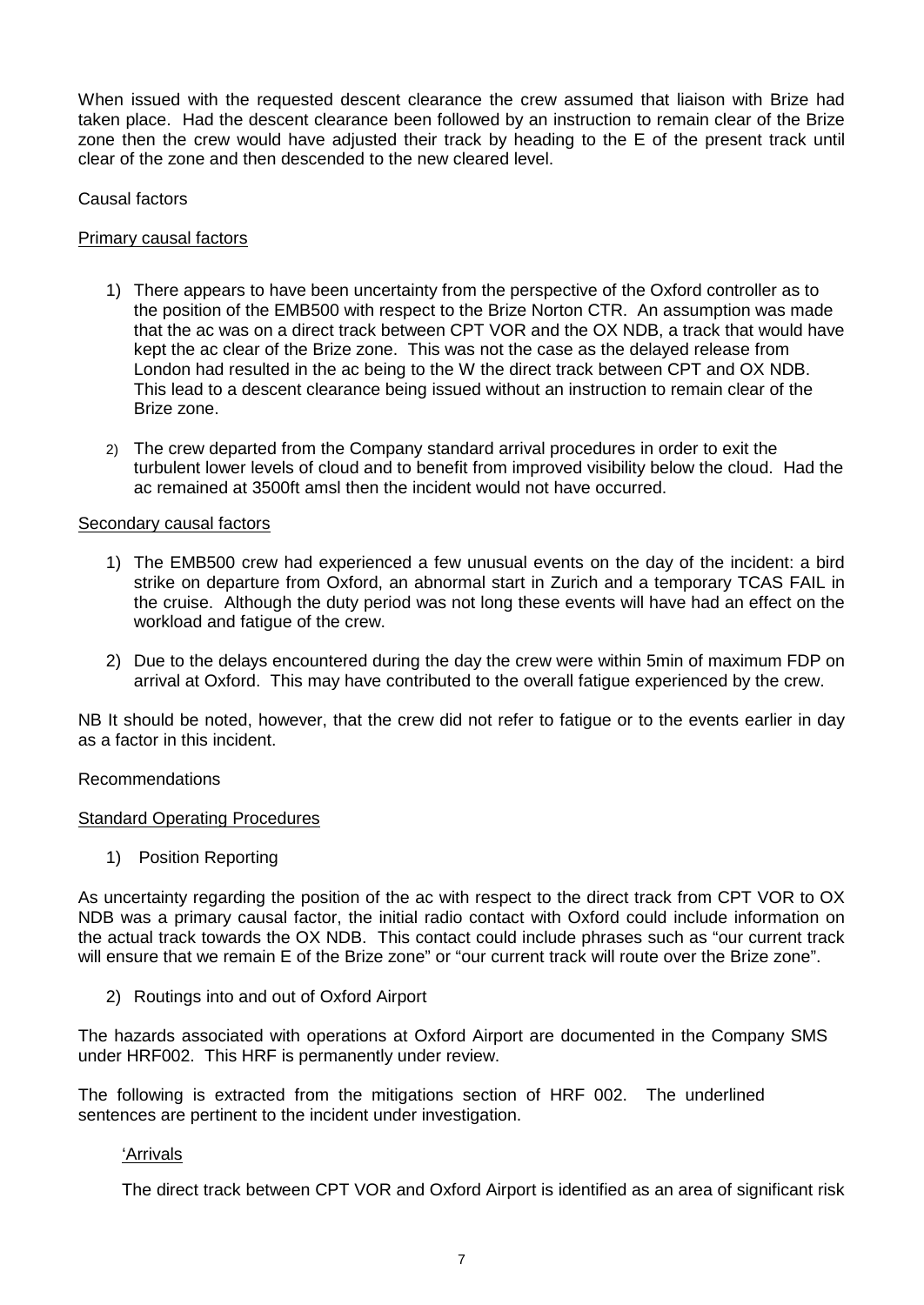during daylight hours. There is coordination between London Area Control, Brize Norton, Benson and Oxford that seeks to provide either procedural separation (by Oxford) or radar separation (by Benson and/or Brize Norton). However, there are potential risks associated with transiting this area due to traffic that is not subject to procedural separation or is not visible to secondary radar.

The lack of a standard procedure is an issue that counters our potential mitigation. In trying to provide more direct routings London Control are actually contributing to the problem.

### Approaches

Although the published hold for Oxford Airport at the OX NDB lies outside of controlled airspace it is considered best practice to route towards the OX NDB and to enter the instrument procedure from overhead the airfield. This practice provides a prescribed and repeatable track to the overhead and throughout the procedure. It also allows ATC at Oxford to provide procedural separation from other IFR traffic and to advise VFR traffic of the likely position of the inbound aircraft. Additionally, this practice reduces the risk of encounters with low level VFR traffic and offers protection against CFIT.

For landing on runway 19 the full procedure represents the best option for maintaining procedural separation from IFR traffic.'

The procedures above are covered in crew line flying under supervision. It is felt that, when followed, the above procedures provide adequate mitigation against hazards and also against inadvertent penetration of the Brize zone.

It is strongly recommended that standard routings are identified and utilised for both departures and arrivals at Oxford Airport. There are currently no official, published departures to the S of Oxford nor any published arrivals from the S of Oxford. This should be addressed with some urgency.

#### Crew Awareness

It is felt that the Company crews are sufficiently aware of the lateral and vertical boundaries of the Brize Norton CTR. This understanding is greatly enhanced by the abundance of situation awareness afforded by the integrated electronic navigation system on the Phenom 100.

However, further information should be circulated to ensure that crews remain aware of the effect of small changes in track when routing from the S. They should further be reminded of the vertical extent of the Brize Norton CTR and the issues that face the Oxford controllers in trying to establish the position of incoming ac.

**THE BRIZE RADAR CONTROLLER** reports he was bandboxing Zone, DIR and Radar. He had 1 flight on the DIR frequency and 2 on Zone. The C130 was conducting a procedural TACAN approach and was downwind in the radar pattern for RW26 at height 2500ft QFE 994mb. He cleared the C130 for the full procedure and was in the process of dealing with a flight on Zone frequency, AC3, which had requested a CTR transit and needed to descend to maintain VMC. When the C130 was late downwind he noticed an ac, the EMB500, 3nm outside the CTR but looking like it was going to infringe the Zone. He immediately called the EMB500 to the C130 flight, believing he stated the unknown ac was going to infringe CAS and gave an avoiding action turn onto N. By this time the EMB500 was 0·5nm and approximately 200ft from the C130 having entered the CTR without permission. The C130 did not leave the CTR and was about 2nm from the S edge to the CTR. Previously he had noticed the EMB500 when it was about 15nm S of Brize but had no reason to believe it would enter CAS. The EMB500 was code c/s converted and was indicating inbound to Oxford. The other controller, who was on a break, came into the ACR and was able to telephone Oxford and ask for TI, informing them that the EMB500 had entered the Brize CTR. The Oxford controller stated she would get the flight to exit the CTR straight away; however, it appeared that the EMB500 continued straight ahead towards Oxford without turning to exit. After he had issued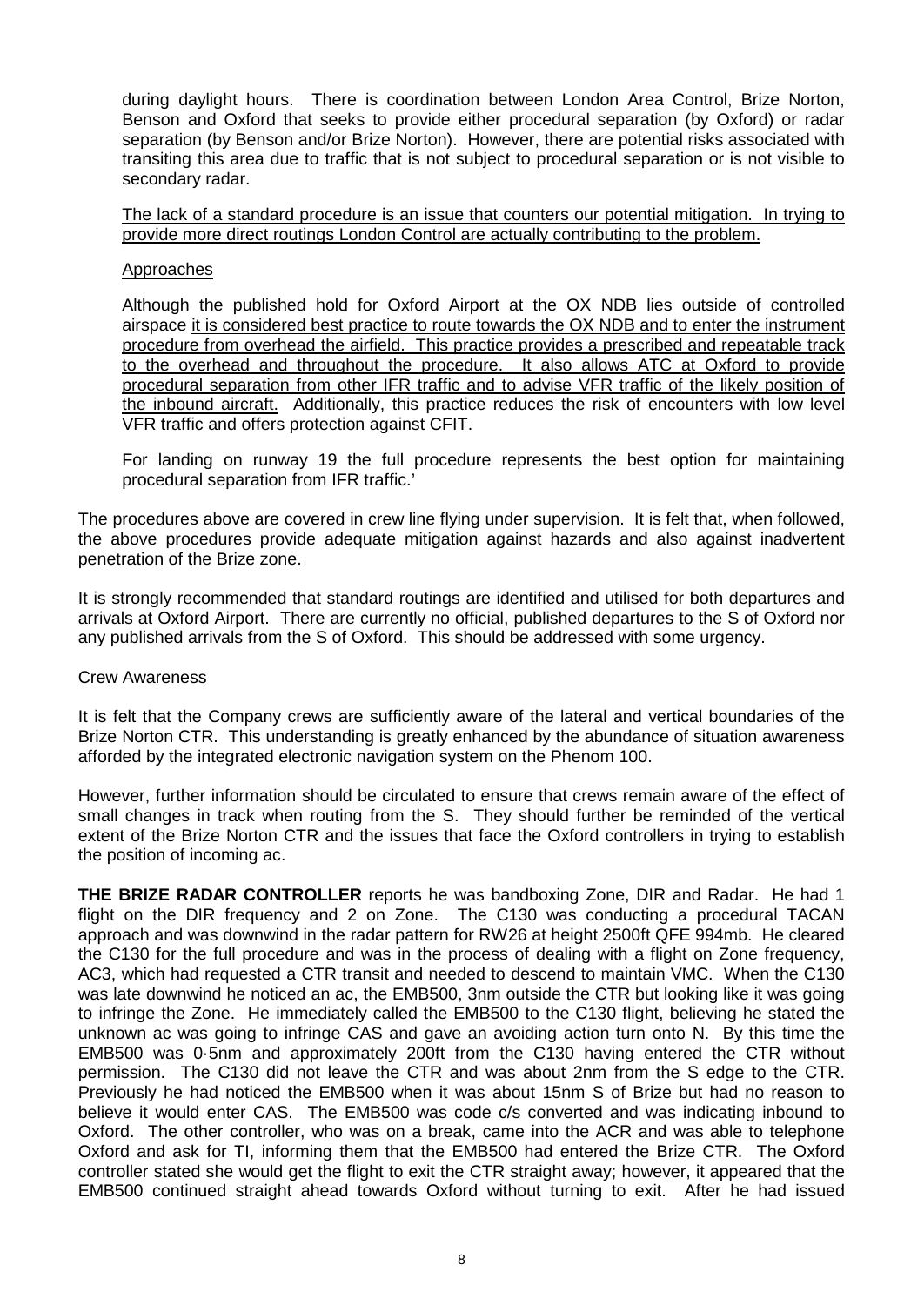avoiding action to the C130 the crew informed him that they had a TCAS RA, which he acknowledged. The C130 crew told him that they had climbed to 3000ft QFE and he thought he updated the TI on the EMB500 and gave TI on another radar track as the C130 had exited CAS at the E edge before it turned inbound, repositioned for the TACAN approach and re-entered CAS.

**THE BRIZE SUPERVISOR** reports working as the ADC in the VCR monitoring the Tower, Ground and Management frequencies. The only part of the incident he saw was when he glanced at the Hi-Brite display and saw the C130 squawk in a late outbound radial position for RW26 within 0·5-1nm of the EMB500 squawk which appeared to be on a straight-in approach to RW01 at Oxford. The Mode C of each squawk indicated that they were within only a few hundred feet of each other which caused him concern. By this time the incident was effectively already at a point where he considered it too late to do anything. Unit workload was light to medium with 2 radar controllers on duty, which was normal for operations outside 0900-1700L Mon-Fri.

**THE OXFORD APPROACH CONTROLLER** reports the EMB500 was pre-noted from London leaving CAS at CPT. The flight checked in on frequency and was given onward descent to 3500ft and told to continue to the OX NDB and expect ILS RW19 no delay. The pilot reported flying in the cloud base and requested to talk to Brize for further descent. She informed the flight that she could do that procedurally and cleared the flight to descend to 2500ft. A short while later the pilot questioned a TCAS contact in his 11 o'clock whilst simultaneously the Brize telephone line rang. Brize reported that the EMB500 was inside the Brize CTR and in conflict with a C130 that was being vectored inbound. Brize instructed her to tell the EMB500 flight to leave the Zone immediately, which she did. It would appear the EMB500 actually left CAS in the vicinity of KENET, a direct track to Oxford would route through/over the Brize CTR, whereas leaving from CPT remains clear to the E.

**BM SAFETY MANAGEMENT** reports that this Airprox occurred between a C130 operating IFR in IMC in receipt of an ATS from Brize APP within the BZN CTR and an EMB500 operating IFR in IMC inbound to Oxford Kidlington and in receipt of a PS from Oxford APP.

All heights stated are based upon SSR Mode C from the radar replay unless otherwise stated.

The incident occurred relatively late on a Friday afternoon when BZN were operating with reduced manning; 2 radar controllers monitoring APP/Zone and DIR respectively and ADC. APP reported their workload as medium to low and the task complexity as medium.

At 1620:45, Oxford called BZN DIR passing TI on the EMB500 as "*leaving CPT…"* and *"is going to descend to 3500ft*." Given the range scale on which BZN controllers operate their surveillance display, the EMB500 would not have been displayed as it was approximately 40nm SE of BZN, in the vicinity of LHR. No mention was made by Oxford of the CPT estimate, nor the pressure datum for the EMB500's descent, nor did BZN DIR seek this information. Oxford asked DIR whether BZN required to work the traffic and, after liaison between APP and DIR that was un-recorded on the audio-tape, DIR stated that BZN did not wish to work the traffic. The conversation ended at 1621:27.

Based upon subsequent discussion with BZN personnel, following this landline conversation DIR left the ACR on a short break, with APP operating bandboxed on APP, DIR and Zone. At 1623:09, another flight, AC3, called Zone 38nms NE of BZN, requesting a transit through the BZN O/H towards Lyneham and was placed under a TS. In addition, APP was providing an ATS to the reporting C130 in the RTC on DIR's freq and an unrelated ac approaching the CTR from the SE for a VFR crossing also on the Zone freq; the EMB500 was 31·4nm SE of BZN, descending through FL127.

Between 1626:39 and 1627:08 APP carried out liaison with AC3 to deconflict its route through the O/H from the C130; however, the ac needed to maintain VMC and was unable to accept a climb. This liaison did not achieve a course of action.

APP states in their report that they first sighted the EMB500 when it was approximately 15nm S of BZN, this being at 1628:03 with the EMB500 descending through FL053. At this point the C130 crew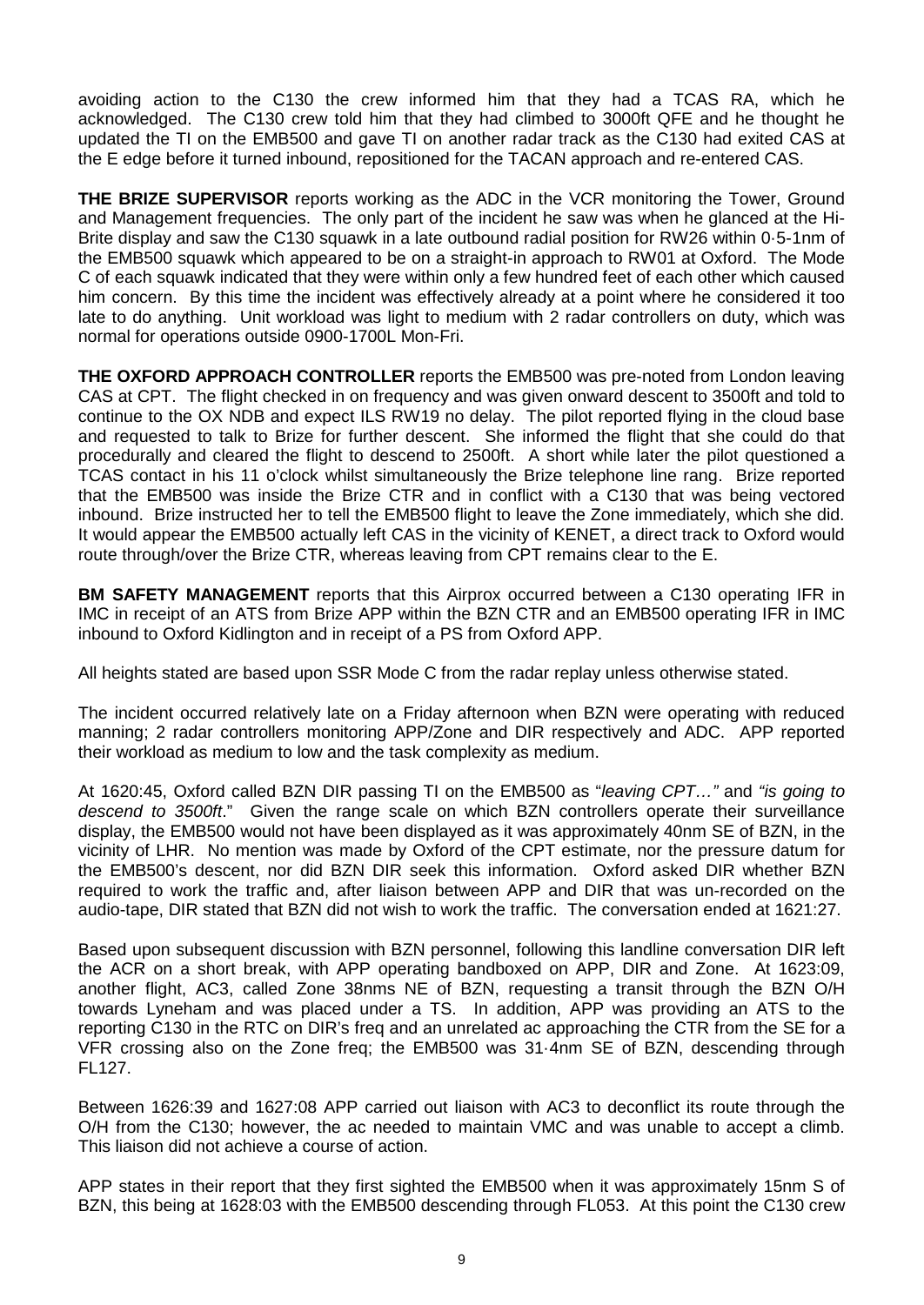reported, "*beacon outbound*" as they routed through the BZN O/H to the ESE, on the TACAN approach to RW26, indicating 3000ft.

Between 1629:07 and 1629:57, APP was engaged in a further exchange of RT with AC3 to deconflict its transit through the BZN O/H, including the passing of the BZN Wx from 1629:14 to 1629:34, with an agreement reached for AC3 to operate at 2500ft. During this exchange, at 1629:14 the EMB500 levelled at 3500ft and then, at 1629:54 recommenced descent into Oxford; at this point, the EMB500 was 5·5nm SE of the C130. At 1629:58, APP amended the C130 flight's climb-out instructions to vertically deconflict it from AC3 following its approach.

At 1630:17, AC3 flight stated that they were level at 2500ft which was acknowledged by APP at 1630:22. At 1630:32 APP stated, *"(C130 c/s) traffic right two o'clock, two miles, crossing right left, indicating similar altitude. I think it's about to infringe control zone, if not sighted avoiding action turn north immediately, traffic was south-east, one mile, tracking north, indicating two hundred feet below.*" Whilst APP reports that they issued the avoiding action when the EMB500 was 3nm outside the CTR boundary, the radar replay shows it to have been 1·1nm to the S indicating 2600ft, with the C130 indicating 2700ft. The EMB500 subsequently levelled at 2500ft at 1630:34. The C130 pilot replied at 1630:50, "*visual, TCAS RA, (C130 c/s)"* which is coincident with the point at which the EMB500 entered the BZN CTR without authorisation.

MMATM Chapter 11 Annex B contains the ATC Procedures in Class D Airspace and states that avoiding action should be passed to IFR flights if a particular unknown ac is lost and should achieve standard lateral separation of 5nm whenever possible.

The CPA occurred at 1630:58 with 0·4nm lateral and 700ft vertical separation existing as the EMB500 passed through the C130's 12 o'clock, with the C130 indicating 3200ft having followed the TCAS RA.

The key causal event within this incident is the unauthorised penetration of the BZN CTR by the EMB500 which is addressed within the operator's investigative report. However, in considering EMB500 company's assessment that the infringement was caused by a delayed turn at CPT, caused in turn by vectoring imposed by LACC, when the EMB500's turn is evident on radar at 1626:02, they travel 5·7nm laterally to turn through 90° of heading: this appears to be a relatively slow rate of turn. This notwithstanding, the ATM aspects of this incident warrant further examination.

Understandably given the Unit manning and the fact that had the EMB500 not infringed the CTR then there would have been no confliction with Brize traffic, Brize did not wish to work the EMB500 inbound to Oxford. Moreover, until the EMB500 recommenced their descent at 1629:54, APP had no reason to suspect that the EMB500 posed a threat as they could deem the ac as remaining outside the CTR. Furthermore, although their taskload was relatively low, APP was involved in deconflicting AC3 and the C130 until approximately 1630:10, which would have acted as a distraction, given AC3's position to the NE of the CTR and N of the CPA. Moreover, subsequent to completing their report, APP stated that their assessment of a moderate task complexity was directly linked to their work to deconflict AC3 and C130 as they were cognisant of the poor Wx in the area.

At 1630:10, the EMB500 was 2·5nm from the CTR boundary and 4·2nm from the C130 and it is reasonable to argue that the impending infringement and associated confliction are evident. However, Brize have stated that their personnel are frequently faced with situations where ac are flown along similar profiles to that used in this incident sequence to within close proximity of the CTR boundary before turning away. In order to avoid nugatory deconfliction instructions to IFR ac within the CTR, Brize personnel will have understandably adapted their behaviour to accommodate this experience. In this instance, although APP's actions were explicable, this adaptation delayed the point of action and arguably aggravated the severity of the occurrence; however, it should also be born in mind that regulation does not stipulate lateral separation requirements for IFR ac within Class D airspace against ac operating outside the CTR in Class G airspace.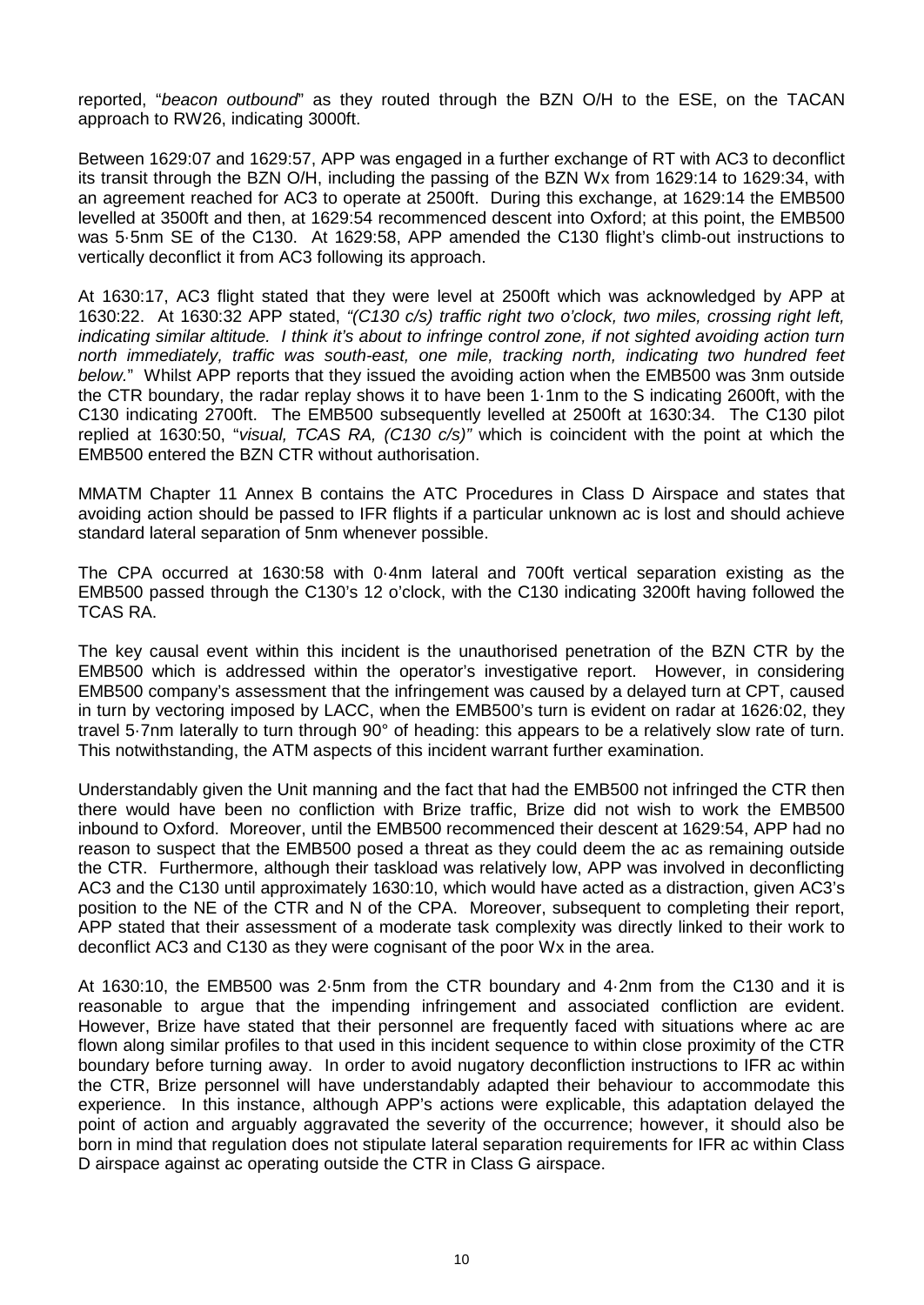Based upon their report, although APP had sighted the EMB500 previously, they did not perceive the confliction until immediately prior to 1630:32, at which point 2·2nm lateral separation existed. Moreover, in analysing their transmission at 1630:32, it appears reasonable to argue that they realised during that transmission that the EMB500 would infringe the CTR, thus correctly providing deconfliction instructions. However, whilst there is no specific regulation governing the provision of TI to ac operating within Class D airspace, it is reasonable to suggest that the principles within CAP774 would apply in terms of the applicability and timeliness of that information against ac remaining outside the CTR.

SATCO Brize has stated that following this incident and in light of other issues, a meeting was held between Oxford, NATS, SRG, DAP and Brize. The purpose of the meeting was to determine a course of action to assist Oxford inbound and outbound ac, whilst reducing the potential for mid-air collisions. Brize agreed to take on an additional task effective from Sep 11, where all Oxford ac route inbound via KENET (released at FL80) – DILAX – BAMBO – OX and outbound (climbing to FL70) via BAMBO – DILAX – KENET. Whilst causing a significant increase in the Brize workload, this has reduced the risk of mid-air collision within the Oxfordshire AIAA. It is planned for Brize to maintain this task until Oxford is able to provide organic surveillance based services.

**ATSI** reports that the Airprox occurred at 1631:00, 6·3nm to the SSW of Oxford Airport, within the Brize Norton CTR Class D airspace, which lies to the S and SW of Oxford airport and extends from the surface to an altitude of 3500ft.

The EMB500 was an IFR flight inbound to Oxford from Zurich, leaving CAS at CPT and routeing to the OX(NDB) at Oxford.

The C130 was operating within the Brize Norton CTR, in the radar pattern for an approach to Brize Norton RW26. Brize Norton LARS is promulgated as being available in summer from 0800 UTC to 1600 UTC.

The Oxford controller was operating combined Aerodrome and Approach Control positions, without the aid of surveillance equipment. All equipment was reported as serviceable. APP reported workload as light with no distractions.

CAA ATSI had access to RT and radar recordings, together with written reports from the controller and 2 pilots.

The weather for Brize Norton was: METAR EGVN 081550Z 24004KT 9999 –SHRA SCT028CB BKN035 BKN050 14/13 Q1003 RERA BLU TEMPO 4000 TSRA GRN= METAR EGVN 081641Z 21004KT 3700 SHRA SCT025CB BKN035 BKN050 15/13 Q1004 GRN TEMPO TSRA GRN=

After the event the Oxford controller indicated that London Control (TC SW) had coordinated the arrival of the EMB500 leaving CAS at CPT and routeing to the OX(NDB). The controller indicated that 3500ft had been allocated at the OX NDB and Brize Norton had been passed TI regarding the EMB500 leaving CAS at CPT descending to an altitude of 3500ft.

At 1625:06 the radar recording shows the EMB500 tracking W'bound on the S side of airway L9 and a B767 on the N side. Both ac are established on parallel tracks with the EMB500 descending and the B767 climbing. In addition a GLF5 is shown inbound towards CPT from the N descending to FL80.

At 1626:50 the radar recording shows the EMB500 passing FL70 in the descent and no longer in conflict with the GLF5 approaching CPT from the N. At this point the EMB500 commences a R turn towards Oxford. At 1627:27 the radar recording shows the EMB500 passing 5·6nm W of CPT on a N'ly track.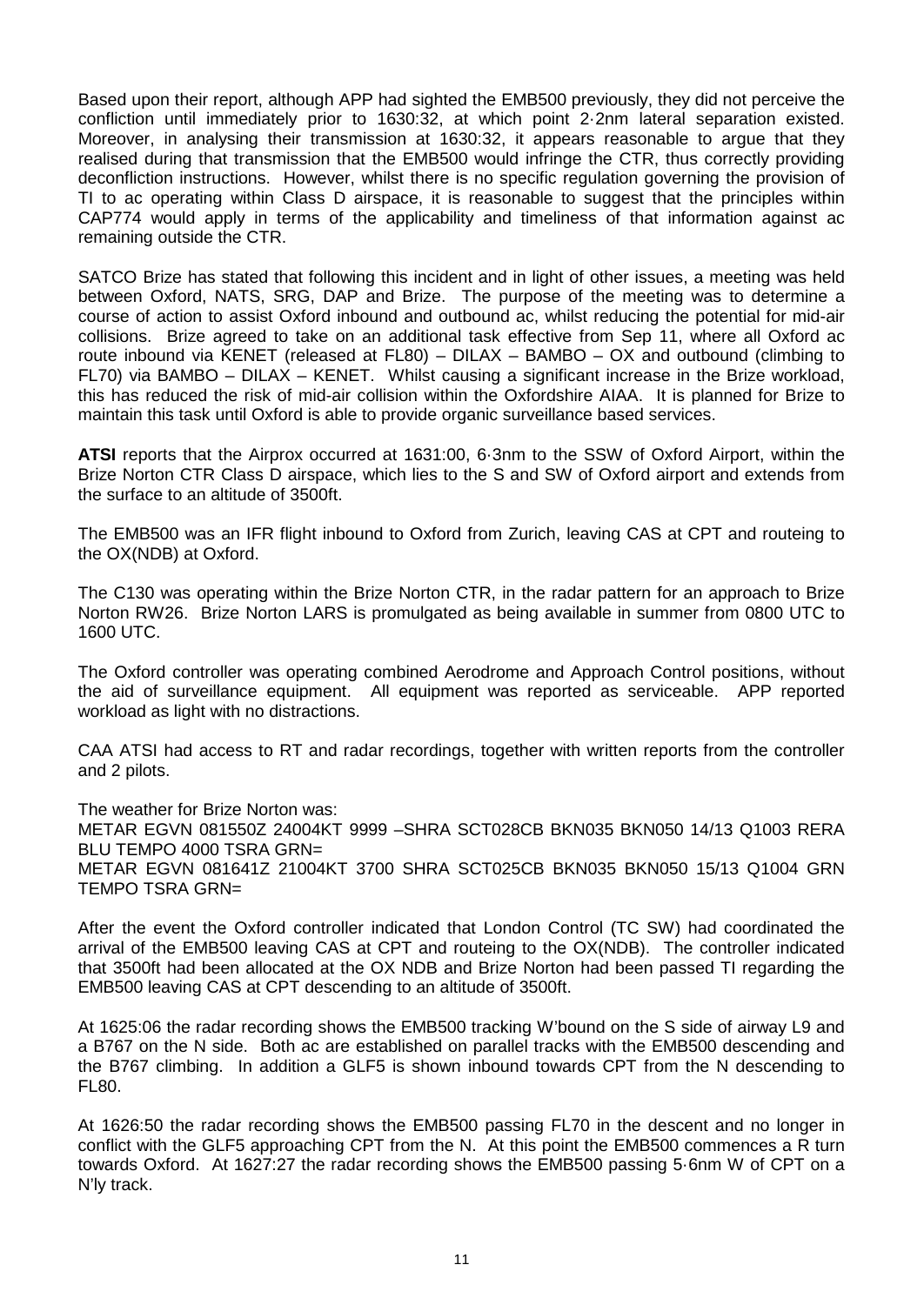At 1627:27, the EMB500 flight established contact with Oxford approach and reported, *"Oxford hello this is (EMB500 c/s) passing five thousand seven hundred feet er direct to the Oscar Xray we are coming from the south with eighteen and a half miles to run information Kilo Q N H one zero zero three two P O B."* The controller responded, confirming a PS and descent to 3500ft on track 'OX'. The pilot was instructed to report passing 4500ft in the descent. The controller couldn't recall the exact D/F bearing of the EMB500, but considered that it was consistent with the expected inbound routeing from CPT.

The EMB500 pilot was advised to expect the ILS approach RW19. This was acknowledged and the pilot requested cloud base and visibility. The controller passed, *"...few at two thousand six hundred broken three thousand six hundred and we've got decreasing visibility to the north and west down to about five thousand metres as a hefty rain shower moves through"*.

At 1628:37, the EMB500 flight reported passing 4500ft and the controller instructed the pilot, *"(EMB500 c/s) many thanks report reaching three thousand five hundred feet with five miles to run for onward clearance."* The controller added that no delay was expected.

At 1629:12, the EMB500 pilot requested, *"er (EMB500 c/s) we're three thousand five hundred feet now at twelve miles er is it possible to talk to Brize to get us lower down to MSA we're just in the bottom of er er clouds at the moment bumping around."* The controller responded, *"(EMB500 c/s) roger I can I can give you descent down to two thousand five hundred feet procedurally but no lower than that would that help you at all."* The pilot replied, *"er we'd like to try er (EMB500 c/s)"* and the controller responded, *"Roger then descend to altitude two thousand five hundred feet one zero zero three to report reaching and with your intentions.*" The radar recording shows the EMB500, 13nm S of Oxford.

The controller was asked if D/F bearings had given any indication that the EMB500 was likely to infringe the Brize Norton CTR. The controller couldn't remember the bearing or looking at the D/F at this point. The controller was asked if pilot's were normally advised about the proximity of the Brize Norton. The controller indicated that only visiting pilots were normally advised and added that the EMB500 was locally based and was familiar with the airspace and local procedures. The controller was asked if perhaps the pilot was aware of the proximity of Brize Norton CTR and had asked the controller to talk to Brize. The controller indicated that the pilot wanted descent due to bumping around in the cloud base and the controller had not at the time considered that a clearance to enter controlled airspace was being requested.

At 1629:45, the EMB500 pilot acknowledged, *"er so we are now descending two thousand five hundred feet one zero zero three towards the Oscar Xray er and we would like Procedural Service for ILS Runway one nine."* The controller advised, *"and (EMB500 c/s) upon reaching the Oscar Xray you are cleared for the ILS Runway one nine report beacon outbound."* This was acknowledged correctly by the EMB500 pilot. The radar recording shows the EMB500 11nm S of Oxford, with the C130 tracking E'bound within the Brize Norton CTR indicating an altitude of 2700ft.

At 1630:33, the EMB500 pilot reported, *"(EMB500 c/s) at two thousand five hundred feet we've got traffic in our eleven o'clock on TCAS er at about our level do you have any info."* The controller replied, *"(EMB500 c/s) nothing on this frequency standby though Brize are on the line.*" The radar recording shows the EMB500 1nm S of the Brize Norton CTR boundary, indicating an altitude of 2500ft. The C130 is in the EMB500's 1030 position at a range of 2·4nm. The C130 is indicating an altitude of 2700ft and tracking E.

At 1630:48, the pilot advised, *"Traffic in sight passing overhead er looks like Brize Traffic (EMB500 c/s).*" The radar recording shows the EMB500 entering CAS. At 1630:50, the Brize Radar controller rang Oxford, reporting that the EMB500 had infringed CAS and that avoiding action had been taken.

At 1630:58, the radar recording shows the EMB500 has crossed the C130 from R to L, at a range of 0·4nm, with the C130 tracking to pass behind. The EMB500 is indicating an altitude of 2500ft and the C130 is indicating an altitude of 3200ft.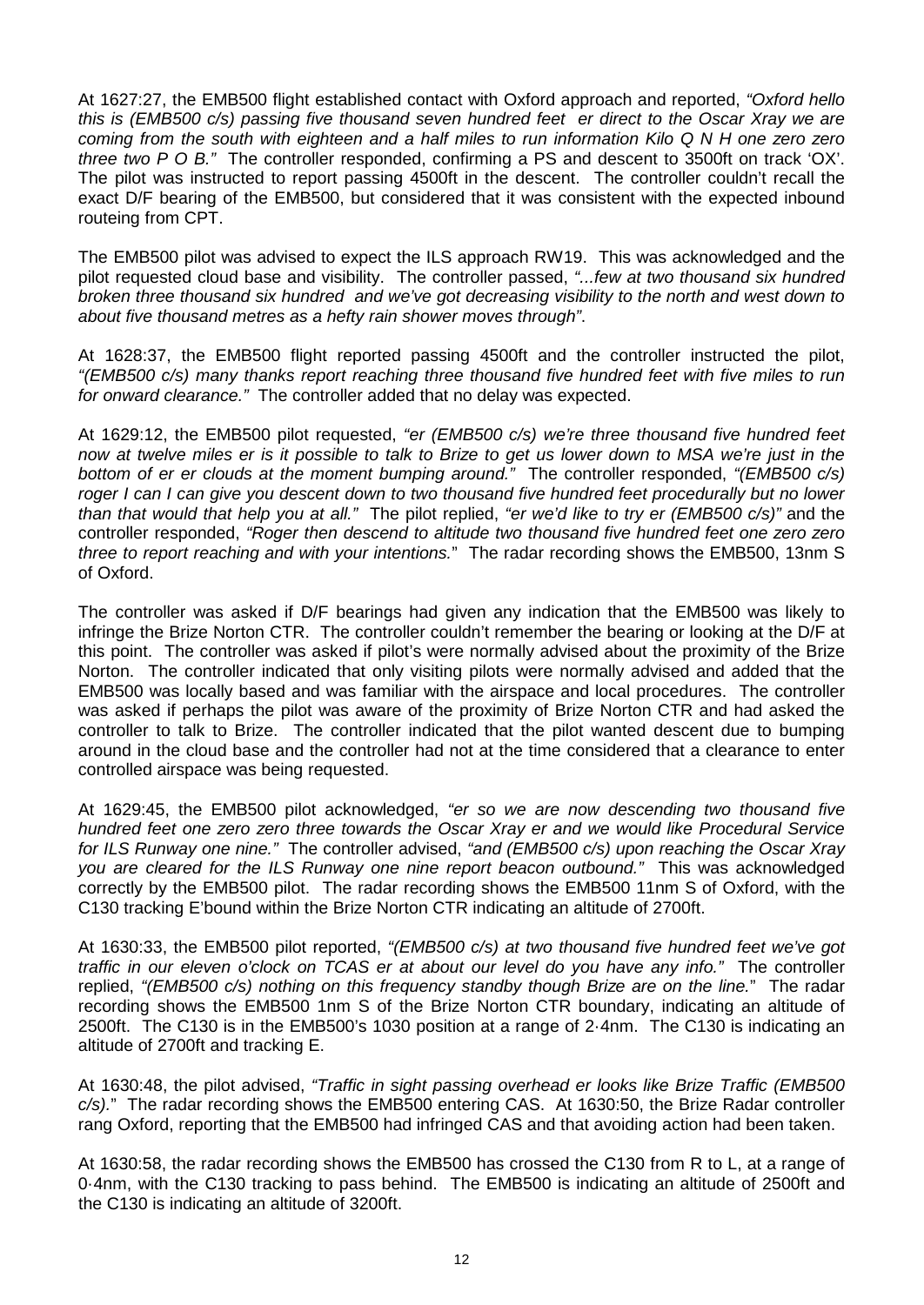At 1631:00, the controller transmitted, *"and (EMB500 c/s) Brize just advised you have infringed controlled airspace er into their zone and that was their traffic they've taken avoiding action against you and if you could get out of the zone as quickly as you can please."* The pilot responded, *"er (EMB500 c/s) sorry I thought we were cleared down to two thousand five hundred feet."* The controller replied, *"Yeah affirm you were cleared down to two thousand five hundred feet but er it is to remain clear of the Brize Conrol Zone at all times."* The pilot advised, *"Okay roger misunderstood erm okay we'll make a right turn to clear the zone (EMB500 c/s)."*

At 1631:28, the controller asked the EMB500 flight to report either field in sight or outbound on the ILS. The pilot acknowledged and continued without further incident.

The controller was asked how a similar situation might be prevented. The controller recognised that better use of D/F may have given an indication of the EMB500's position. The controller recognised that the pilot may have misunderstood the descent clearance and that advising the pilot to remain clear of the Brize Norton CTR would have raised the pilot's awareness. The controller added that revised procedures are to be introduced that will establish routeings which would keep traffic away from the area N of CPT.

After extensive consultation with all of the stakeholders, Oxford ATSU promulgated a MATS Part 2, Supplementary Instruction 08/11, effective from 22 September 2011, together with a change to the UK AIP, Page AD 2-EGTK-1-6 (20 Oct 11). This introduced new procedures for the management of Oxford inbounds and outbounds from the S, which will be to route ac away from the busy area N of CPT. Oxford Airport are also installing a primary and secondary (Mode-S, MSSR) surveillance radar system with an estimated completion date of May 2012.

The EMB500 was not routed via CPT to OX, in accordance with release details passed by TC SW. Due to the traffic configuration on airway L9 the EMB500 was released 5·6nm W of CPT. This resulted in routeing that on a direct track to the OX NDB, would require the EMB500 to pass O/H the Brize Norton CTR.

The Oxford controller was not advised or aware of the amended routeing and did not detect the D/F indications that may have alerted the controller to the EMB500 routeing, which was further W than expected. The EMB500 pilot on the initial contact with Oxford stated, "…*we are coming from the south…,"* but this was not considered to be sufficient to have alerted the controller to the more W'ly route.

A misunderstanding occurred, when the EMB500 pilot requested further descent, due to turbulence in the base of cloud. The EMB500 pilot's requested, "...*is it possible to talk to Brize to get us lower down to MSA we're just in the bottom of er er clouds at the moment bumping around."* However the pilot's written report did not indicate whether the pilot regarded his request, included, or implied a clearance to transit the CTR. Consequently, the controller gave descent to an altitude of 2500ft in the expectation that the EMB500 would pass E of the Brize Norton CTR. The controller also considered that pilot was locally based and familiar with local and CAS restrictions. The Oxford Manual of Air Traffic Services, Part 2, Page 4-4, Paragraph 3.2, states:

'Aircraft who do not require to hold will, when appropriate, be cleared direct outbound from altitude 2500ft. This is subject to the aircraft being able to level at altitude 2500ft before it reaches 5min flying time from the 'OX' and associated holding pattern.'

This resulted in the EMB500 entering the Brize Norton CTR without a clearance and into conflict with the C130 in the radar pattern. The UK AIP Page, ENR 2-1-19 (20 Oct 11) states:

#### 'Brize Norton Control Zone:

Pilots wishing to enter the Control Zone must observe the normal procedure for joining Controlled Airspace and should make their request for entry when 15nm or 5 minutes flying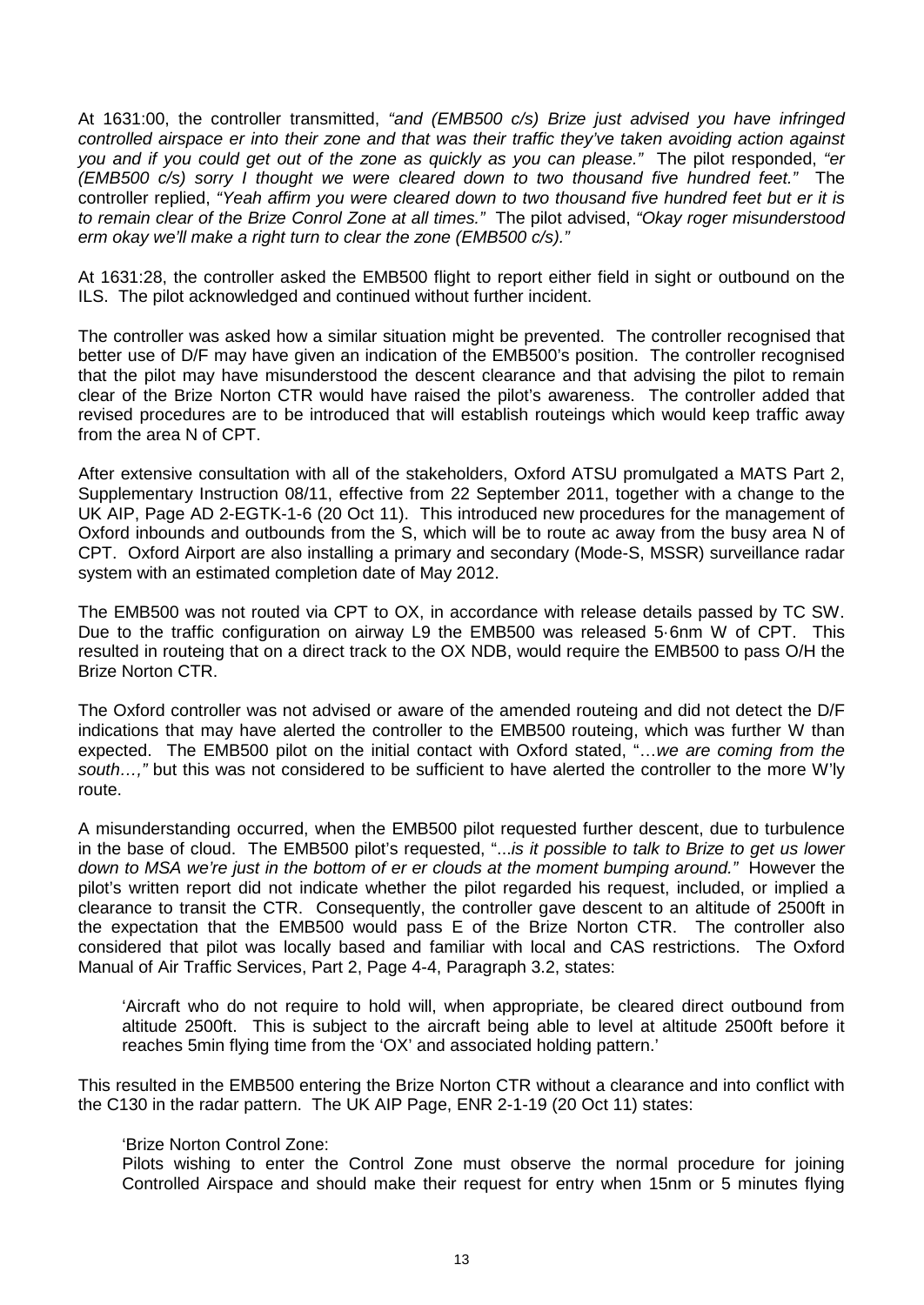time (whichever is earlier) from the Control Zone Boundary. Pilots should make their request for Control Zone entry to BRIZE ZONE.'

A misunderstanding caused the EMB500 to enter the Brize Norton CTR without first obtaining a clearance. A number of factors were considered to have been contributory:

The EMB500 did not leave CAS at CPT in accordance with normal procedures and this was not communicated to the Oxford Approach controller.

The Oxford controller was not aware of the change in routeing and did not detect the pilot's report of being to the S, or the D/F bearings that may have indicated the EMB500 was routeing further W than planned.

The pilot was required to obtain a clearance before entering the Brize Norton CTR. The pilot asked Oxford to speak to Brize Norton in order to obtain further descent but no specific request was made regarding a crossing clearance. It was not clear to CAA ATSI, if the pilot had intended Oxford to obtain a crossing clearance.

The controller gave the EMB500 flight descent to an altitude of 2500ft and had an expectation that the ac was descending in Class G airspace to the E of the Brize Norton CTR.

The pilot entered the Brize Norton CTR without first obtaining a clearance and into conflict with the C130.

# **PART B: SUMMARY OF THE BOARD'S DISCUSSIONS**

Information available included reports from the pilots of both ac, transcripts of the relevant RT frequencies, radar video recordings, reports from the air traffic controllers involved and reports from the appropriate ATC and operating authorities.

It appeared to Members that there were differing expectations on the EMB500 flightdeck and within Oxford ATC. The transmission made by the EMB500 flight asking, *"…is it possible to talk to Brize to get us lower down to MSA…"* was made with the intent that Oxford coordinate with Brize for clearance into the CTR whereas the Oxford APP took this to mean that the crew wanted to leave the frequency to speak to Brize for further descent to MSA which she could give, believing the flight was routeing E of the CTR. Controller Members noted that the VDF should have alerted the APP to the EMB500's bearing from Oxford and the possibility that a descent would put it into CAS. However, Members agreed that the subsequent executive instruction given to the EMB500 flight by Oxford APP under the PS to descend to 2500ft had led to it entering the CTR without clearance and into conflict with the C130, which was the cause of the Airprox. With hindsight, had the crew stated that their request for descent to a lower altitude was a request to enter the CTR it would have been clear to the APP what the crew intended. She had not instructed the crew to remain outside CAS at the time and the EMB500 crew did not query whether they were cleared to enter the CTR during the descent. A salutary lesson to aircrew is to ensure that a positive clearance is received before entering CAS. The Brize controller had been pre-noted by Oxford about the EMB500 and had declined to work the flight as it was, at the time, only descending to 3500ft. It was when he was dealing with AC3 that the EMB500 had descended below 3500ft; this was noticed shortly afterwards as it entered the CTR and avoiding action was given. The C130 crew followed the TCAS RA guidance and climbed and as they did so they saw the EMB500 crossing ahead from R to L and below. The EMB500 crew saw the C130 as proximate traffic on TCAS before a TA was generated as it converged from the W. The PNF queried the C130's presence and was informed of the CTR infringement during which time they visually acquired the C130, climbing, before it passed above and behind. These elements, when combined allowed the Board to conclude that the risk of collision had been quickly and effectively removed.